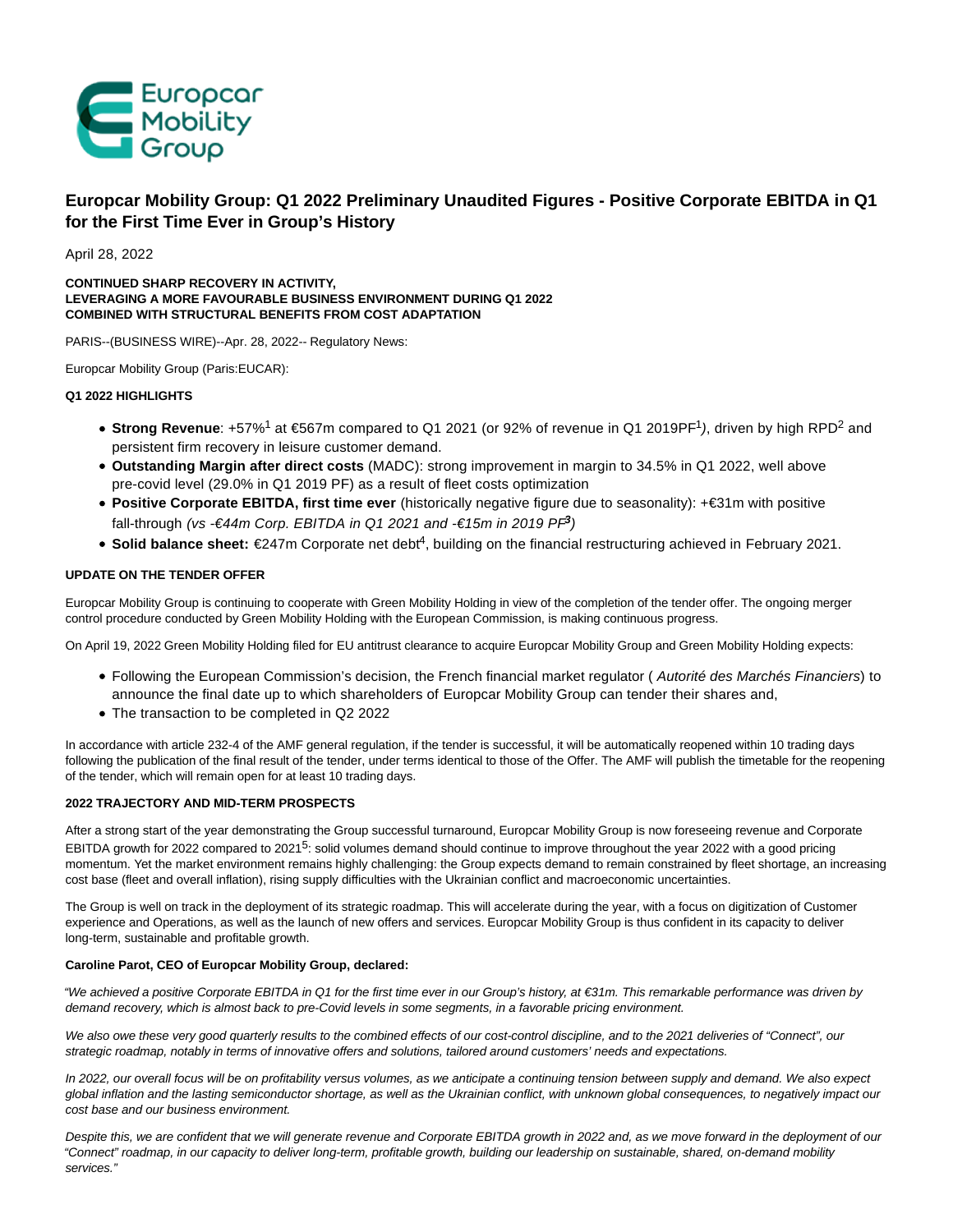\*\*\*\*\*

Europcar Mobility Group invites you to its Q1 2022 Preliminary figures Conference Call on: **Thursday, April 28th 2022, at 6:00pm CET**

**Dial-in Access telephone numbers:** France : +33 (0)1 70 72 25 50 Germany : +49 (0)89 20303 5709 UK : +44 (0)330 165 3655 USA : +1 929-477-0402 Confirmation Code : **2799175**

### **Webcast live:**

You can watch the presentation on the following link:

[https://globalmeet.webcasts.com/starthere.jsp?ei=1541423&tp\\_key=3f2bc8133f](https://cts.businesswire.com/ct/CT?id=smartlink&url=https%3A%2F%2Fglobalmeet.webcasts.com%2Fstarthere.jsp%3Fei%3D1541423%26tp_key%3D3f2bc8133f&esheet=52701024&newsitemid=20220428006014&lan=en-US&anchor=https%3A%2F%2Fglobalmeet.webcasts.com%2Fstarthere.jsp%3Fei%3D1541423%26amp%3Btp_key%3D3f2bc8133f&index=1&md5=98d781ec8f74774d44345db4768ada64)

Slides related to Q1 2022 preliminary figures are available on the Group's website, in the "Financial documentation" section:

# [https://investors.europcar-group.com/results-center](https://cts.businesswire.com/ct/CT?id=smartlink&url=https%3A%2F%2Finvestors.europcar-group.com%2Fresults-center&esheet=52701024&newsitemid=20220428006014&lan=en-US&anchor=https%3A%2F%2Finvestors.europcar-group.com%2Fresults-center&index=2&md5=18ce4a2609c40015a8716aa1984f0d9f)

# **KEY FINANCIALS IN Q1 2022 (unaudited figures)**

**Q1 2022 financial figures**

| All data in $\epsilon$ m, except if mentioned |       | Q1 2022 Q1 2021 | % Change at constant<br>perimeter and currency |
|-----------------------------------------------|-------|-----------------|------------------------------------------------|
| Number of rental days (million)               | 15.8  | 11.7            | 34.9%                                          |
| <b>Average Fleet (thousand)</b>               | 243.7 | 187.2           | 30.2%                                          |
| <b>Financial Utilization rate</b>             | 72.0% | 69.5%           |                                                |
| <b>Total revenues</b>                         | 567.4 | 355.7           | 56.7%                                          |
| Adjusted Corporate EBITDA (IFRS 16) 31.2      |       | (44.4)          |                                                |
| <b>Adjusted Corporate EBITDA Margin</b>       | 5.5%  |                 |                                                |

#### **Corporate Net Debt at end of the period** 247.2 198.7

NB: Average fleet and utilization rate include Urban Mobility. Historical data have been adjusted accordingly

No change in perimeter between Q1 2022 and Q1 2021.

## **SUMMARIZED PROFIT & LOSS (unaudited accounts)**

**Management Account presentation:** accounts are presented under IFRS 16, unless explicitly mentioned

Revenue and Profit & Loss are analyzed through the evolution at constant perimeter and exchange rates.

| All data in $\epsilon$ m        |       |       | Q1 2022 Q1 2021 % Change at constant Q1 2019 PF % Change at constant<br>perimeter and currency Q1 2019 PF perimeter |       |           |
|---------------------------------|-------|-------|---------------------------------------------------------------------------------------------------------------------|-------|-----------|
| <b>Total revenue</b>            | 567.4 | 355.7 | 56.7%                                                                                                               | 619.4 | $-8.4\%$  |
| Average fleet size ('000)       | 243.7 | 187.2 | 30.2%                                                                                                               | 292.8 | $-16.7\%$ |
| Rental days volume (in Million) | 15.8  | 11.7  | 34.9%                                                                                                               | 19.1  | $-17.3%$  |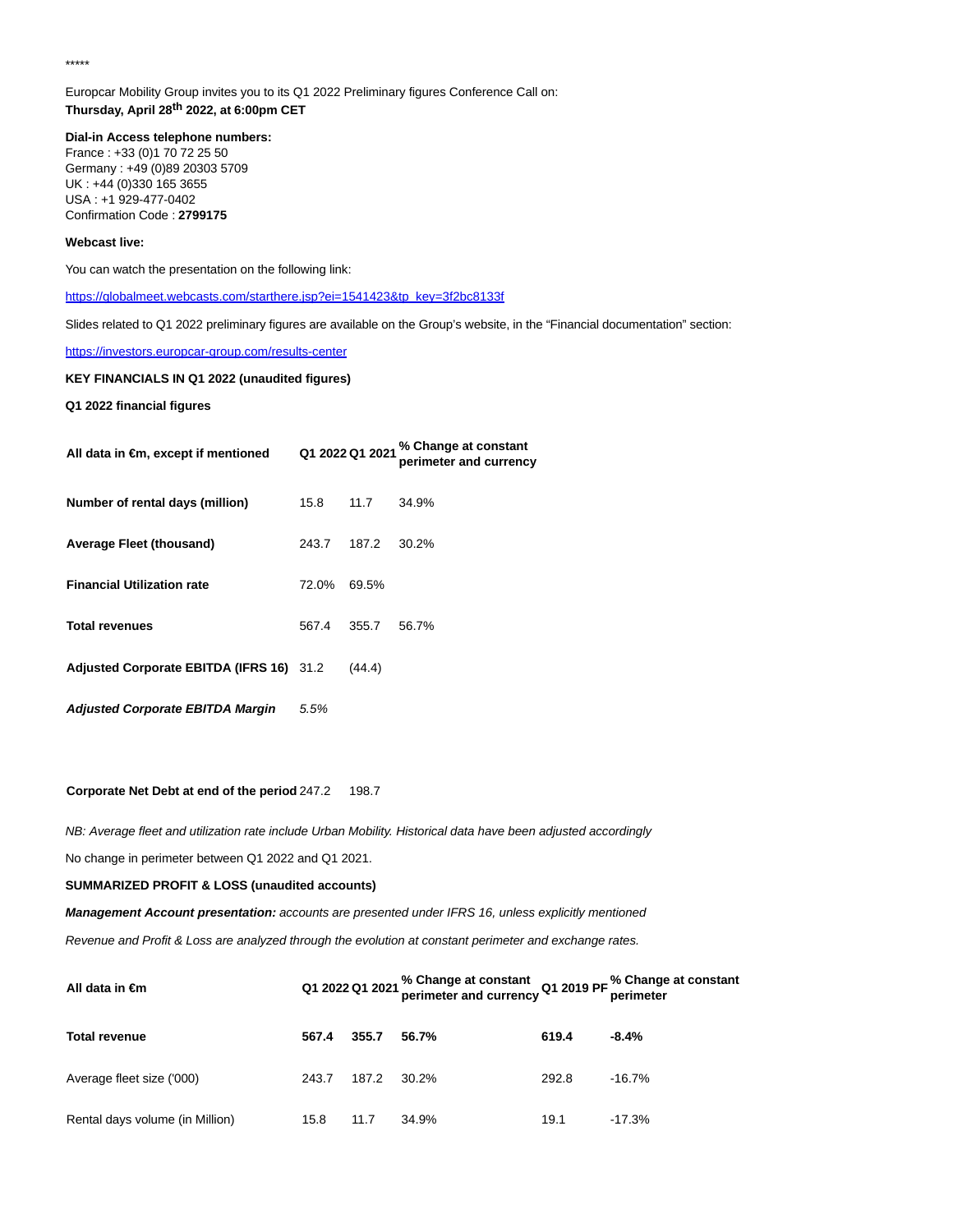| Utilization rate                           | 72.0% 69.5% |                            |                 | 72.6%   |       |
|--------------------------------------------|-------------|----------------------------|-----------------|---------|-------|
| <b>Margin after Direct costs</b>           | 195.6       | 85.3                       | 124.3%          | 179.7   | 8.9%  |
| In % of revenue                            | 34.5% 24.0% |                            |                 | 29.0%   |       |
|                                            |             |                            |                 |         |       |
| <b>Network</b>                             | (83.6)      |                            | $(60.0)$ -37.2% | (102.2) | 18.2% |
| <b>HQ Costs</b>                            | (80.9)      | (69.8)                     | $-14.5%$        | (92.0)  | 12.1% |
| Fixed & semi-fixed costs                   |             | $(164.4)$ $(129.7)$ -25.0% |                 | (194.2) | 15.3% |
|                                            |             |                            |                 |         |       |
| Adjusted Corporate EBITDA (IFRS 16) 31.2   |             | (44.4)                     |                 | (14.5)  |       |
| In % of revenue                            | 5.5%        |                            |                 |         |       |
| Adjusted Corporate EBITDA excl. IFRS-163.2 |             | (70.7)                     |                 | (39.3)  |       |

Constant perimeter includes Fox consolidated in November 2019 & franchisees in Finland and Norway in July 2019. No change in perimeter between Q1 2021 and Q1 2022

Average fleet and utilization rate include Urban Mobility. Historical data have been adjusted accordingly.

# **1. Revenue in Q1 2022: Continued recovery, progressively closing the gap vs Q1 2019**

After a strong recovery in FY 2021 fueled by the US and domestic markets in Europe, revenue was again well oriented in Q1 2022 thanks to robust pricing notably linked to constrained fleet volumes, with a very strong performance in Leisure. This performance highlights the recovery in demand combined with the positive benefits from Group's Connect strategic plan that resulted in new product offering. Overall, growth was particularly strong in Southern Europe, France, the UK and the US.

The Group progressively closed the gap compared to pre-covid levels: at constant exchange rate, revenue was down -8% compared to Q1 2019 PF, with a decline of -13% in January, -10% in February and -3% in March.

Compared to Q1 2021, revenue increased by +57% to €567m in Q1 2022 at constant perimeter and exchange rates, driven by **CARS** business which recorded the strongest growth (+76%). **VANS & TRUCKS** business recorded a limited -2% decline in revenue versus high Q1 2021 comps, achieving a good performance as it stands above pre-covid levels (+7% vs Q1 2019).

Other income increased on higher petrol income and franchisee fees.

| €m                       |       |       | Q1 2022 Q1 2021 % Change | % Change at constant<br>currency |
|--------------------------|-------|-------|--------------------------|----------------------------------|
| Proximity                | 53.1  | 38.6  | 37.5%                    | 36.6%                            |
| Professional             | 206.1 | 130.1 | 58.4%                    | 56.8%                            |
| Leisure                  | 199.8 | 87.0  | 129.6%                   | 119.8%                           |
| <b>CARS</b>              | 459.0 | 255.7 | 79.5%                    | 75.7%                            |
|                          |       |       |                          |                                  |
| <b>VANS &amp; TRUCKS</b> | 83.9  | 85.1  | $-1.4%$                  | $-2.1%$                          |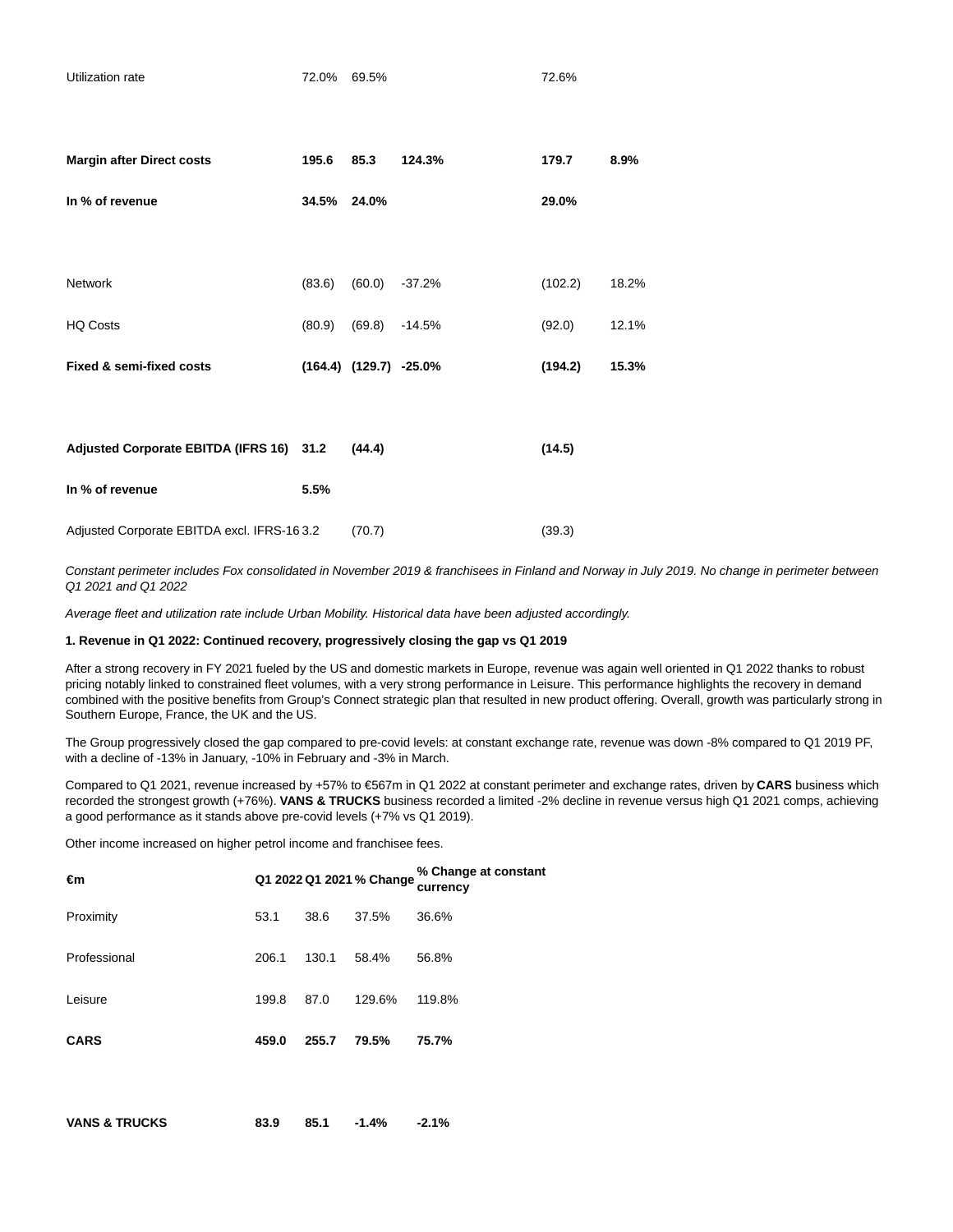| Rental Revenues (incl. Mobility) 542.9 |       | 340.8  | 59.3%         | 56.5% |
|----------------------------------------|-------|--------|---------------|-------|
| Other income (incl. franchisee) 24.5   |       | - 14.9 | 64.1%         | 61.3% |
| <b>Total Revenues</b>                  | 567.4 |        | $355.7$ 59.5% | 56.7% |

### **2. Positive Corporate EBITDA in Q1 2022, first time ever in Group's history**

#### **MADC (Margin after Direct Costs): a well-managed fleet, navigating through fleet sourcing shortage**

In a context of persistent vehicles scarcity, the Group continued to deploy alternative solutions in terms of fleet management, with great agility. Those include a diversification of sourcing channels as well as using longer holding periods and more vehicles sourcing outside buy-back programs. The Group managed very well its fleet on the short-term while preparing Easter and summer seasons.

This resulted in limited reduction in average fleet to 243,000 vehicles at the end of Q1 2022 versus 262,000 average fleet in Q4 2021 with an utilization rate that returned to pre-covid levels, at 72.0% in Q1 2022 compared to 72.6% in Q1 2019, well-above 69.5% achieved in Q1 2021.

MADC more than doubled in Q1 2022 to €196m compared to Q1 2021, reflecting group's successful efforts to optimize its fleet holdings and variable costs while benefiting from positive pricing and favorable resale conditions on the second-hand market. MADC stood at 34.5%, well-above pre-covid levels (29.0% in Q1 2019 PF).

#### **Positive Adj. Corporate EBITDA in Q1 2022, first time ever in Group's history**

The Group recorded positive Corporate EBITDA for the first time ever in Q1 2022 (historically negative figure due to seasonality): +€31m compared to a loss of -€44m in Q1 2021 and -€15m in Q1 2019 PF. This illustrated the permanent and ongoing strict discipline of costs as part of the cost adaptation plan with a tight control of HQ and Network costs, while the Group no longer benefited from furlough measures (contrary to Q1 2021): a limited +25% increase with revenue up +57% in Q1 2021. This performance is also well reflected in the comparison with Q1 2019 PF: the Group significantly improved its Corporate EBITDA by +€46m while simultaneously revenue declined by -€52m.

# **A SOUND FINANCIAL POSITION AS AT MARCH 31st, 2022**

Fleet net debt stood at €2,510m as at March 31st, 2022.

Corporate net debt remained stable at €247m as at March 31st, 2022 versus €240m at December 31st, 2021, mainly, coming from positive operating cash flow of +€44m, -€8m of interest Corporate net debt, -€30m of fleet timing impact, -€13m from other items.

Corporate liquidity increased to €442m as at 31 March 2022 versus €371m as at 31 December 2021 reflecting improved cash position. As at March 31, 2022, the Group has drawn €155m of the €225m fleet financing (stable versus December 2021).

# **2022 TRAJECTORY AND MID-TERM PROSPECTS**

After a strong start of the year demonstrating the Group successful turnaround, Europcar Mobility Group is now foreseeing revenue and Corporate EBITDA growth for 2022 compared to 2021<sup>6</sup>: solid volumes demand should continue to improve throughout the year 2022 with a good pricing momentum. Yet the market environment remains highly challenging: the Group expects demand to remain constrained by fleet shortage, an increasing cost base (fleet and overall inflation), rising supply difficulties with the Ukrainian conflict and challenging macroeconomic uncertainties.

The Group is well on track in the deployment of its strategic roadmap. This will accelerate during the year, with a focus on digitization of Customer experience and Operations, as well as the launch of new offers and services. The Group is confident in its capacity to deliver long-term, sustainable and profitable growth.

### **UPDATE ON THE PROPOSED TENDER OFFER FOR THE COMPANY'S SHARES**

Europcar Mobility Group is continuing to cooperate with Green Mobility Holding in view of the completion of the tender offer. The ongoing merger control procedure conducted by Green Mobility Holding with the European Commission, is making continuous progress.

On April 19, 2022 Green Mobility Holding filed for EU antitrust clearance to acquire Europcar Mobility Group and Green Mobility Holding expects:

- Following the European Commission's decision, the French financial market regulator (Autorité des Marchés Financiers) to announce the final date up to which shareholders of Europcar Mobility Group can tender their shares and,
- The transaction to be completed in Q2 2022

In accordance with article 232-4 of the AMF general regulation, if the tender is successful, it will be automatically reopened within 10 trading days following the publication of the final result of the tender, under terms identical to those of the Offer. The AMF will publish the timetable for the reopening of the tender, which will remain open for at least 10 trading days.

The information and documentation relating to the tender offer are available as follows:

Green Mobility Holding's offer document having received from the AMF the visa no. 21-499 on November 23, 2021 and the other information relating to the legal, financial, accounting and other characteristics of Green Mobility Holding can be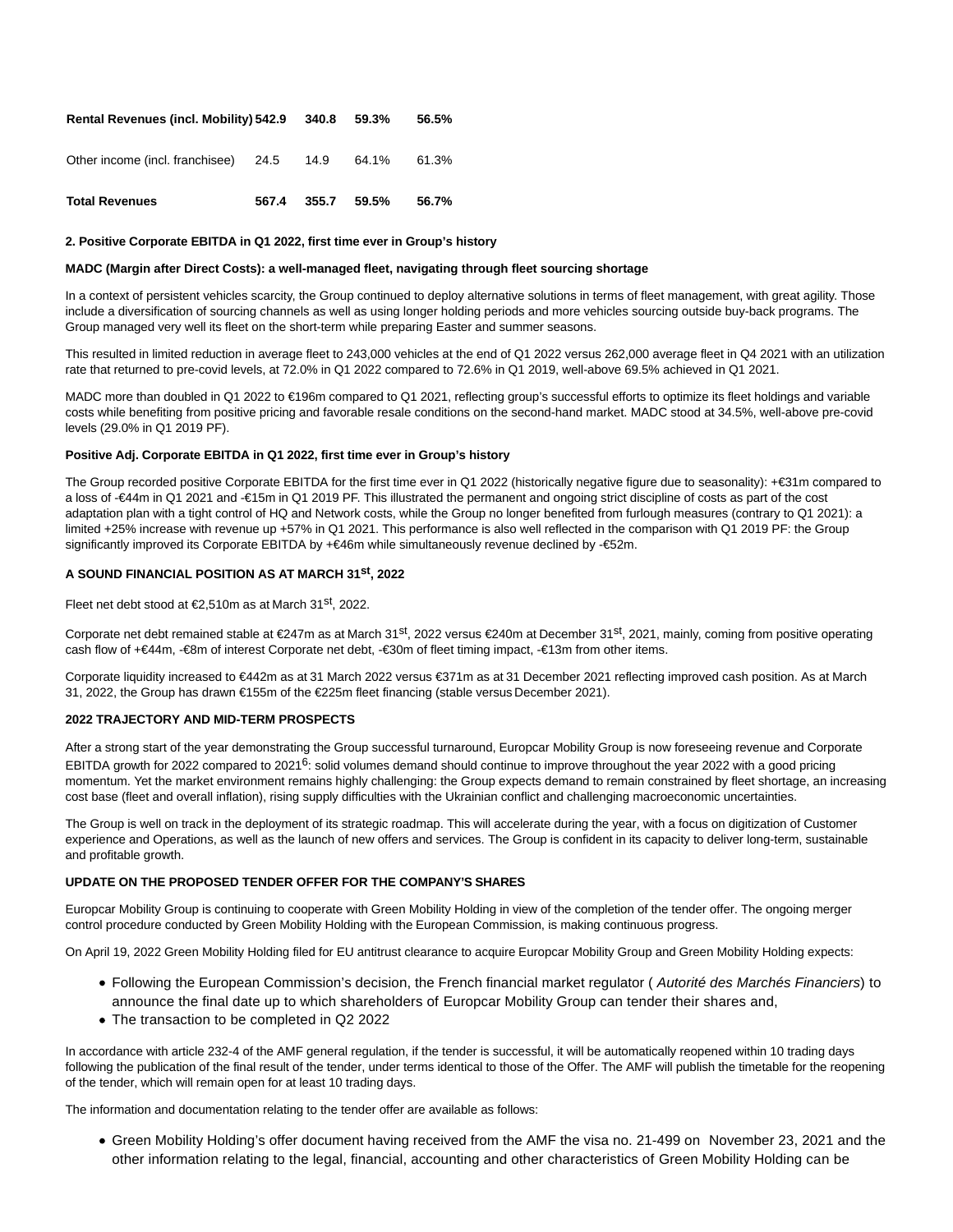consulted on the websites of the AMF [\(www.amf-france.org\)](https://cts.businesswire.com/ct/CT?id=smartlink&url=http%3A%2F%2Fwww.amf-france.org%2F&esheet=52701024&newsitemid=20220428006014&lan=en-US&anchor=www.amf-france.org&index=3&md5=8d8f4ee7e54c7cbcefc4d8477bffd797) and Volkswagen [\(https://www.volkswagenag.com](https://cts.businesswire.com/ct/CT?id=smartlink&url=https%3A%2F%2Fwww.volkswagenag.com%2Fen%2FInvestorRelations.html&esheet=52701024&newsitemid=20220428006014&lan=en-US&anchor=https%3A%2F%2Fwww.volkswagenag.com%2Fen%2FInvestorRelations.html&index=4&md5=cebc67b7b59dfa9e3456ebd27e38cb05) /en/InvestorRelations.html); and

Europcar Mobility Group's reply document having received from the AMF the visa no. 21-500 on November 23, 2021 and the other information relating to the legal, financial, accounting and other characteristics of Europcar Mobility Group can be consulted on the websites of the AMF ( [www.amf-france.org\)](https://cts.businesswire.com/ct/CT?id=smartlink&url=http%3A%2F%2Fwww.amf-france.org%2F&esheet=52701024&newsitemid=20220428006014&lan=en-US&anchor=www.amf-france.org&index=5&md5=a7511bc3d7e28b6eef50db2465feb292) and Europcar Mobility Group ( [https://investors.europcar](https://cts.businesswire.com/ct/CT?id=smartlink&url=https%3A%2F%2Finvestors.europcar-group.com%2Ffr&esheet=52701024&newsitemid=20220428006014&lan=en-US&anchor=https%3A%2F%2Finvestors.europcar-group.com%2Ffr&index=6&md5=da0d139e61d6a01724946a456e45438e)group.com/fr).

Important notice: The information contained herein about Green Mobility Holding's tender offer is exclusively intended for persons who are not residents of the United States or in any other jurisdiction where this would constitute a violation of applicable laws and regulations and who are not physically located in the United States or in such other jurisdictions. Such information does not constitute an offer to acquire securities in the United States or in any jurisdiction in which such an offer would be unlawful.

# **Agenda**

Condensed IFRS Q1 2022 financial statements to be published on Europcar Mobility Group website at the end of May 2022

# AGM: June 29th, 2022

### **About Europcar Mobility Group**

Europcar Mobility Group is a major player in mobility markets and listed on Euronext Paris. Europcar Mobility Group's purpose is to offer attractive alternatives to vehicle ownership, in a responsible and sustainable manner. With this in mind, the Group offers a wide range of car and van rental services – be it for a few hours, a few days, a week, a month or more – with a fleet equipped with the latest engines, and which will be increasingly "green" in the years to come.

Customers' satisfaction is at the heart of the Group's ambition and that of its employees. It also fuels the ongoing development of new offerings in the Group's three service lines - Professional, Leisure and Proximity - which respond to the specific needs and use cases of both businesses and individuals. The Group's 4 major brands are: Europcar® - the European leader of car rental and light commercial vehicle rental, Goldcar® - the low-cost car-rental Leader in Europe, InterRent® – 'mid-tier' car rental and Ubeeqo® – one of the European leaders of round-trip car-sharing (BtoB, BtoC). Europcar Mobility Group delivers its mobility solutions worldwide through an extensive network in over 140 countries (including wholly owned subsidiaries – 18 in Europe, 1 in the USA, 2 in Australia and New Zealand – completed by franchises and partners).

Further details on our website: [www.europcar-mobility-group.com](https://cts.businesswire.com/ct/CT?id=smartlink&url=http%3A%2F%2Fwww.europcar-mobility-group.com&esheet=52701024&newsitemid=20220428006014&lan=en-US&anchor=www.europcar-mobility-group.com&index=7&md5=333369176e22de1a42cafb8e85a95ed2)

#### **Forward-looking statements**

This press release includes forward-looking statements based on current beliefs and expectations about future events. Such forward-looking statements may include projections and estimates and their underlying assumptions, statements regarding plans, objectives, intentions and/or expectations with respect to future financial results, events, operations and services and product development, as well as statements, regarding performance or events. Forward-looking statements are generally identified by the words "expects", "anticipates", "believes", "intends", "estimates", "plans", "projects", "may", "would", "should" or the negative of these terms and similar expressions. Forward looking statements are not guarantees of future performance and are subject to inherent risks, uncertainties and assumptions about Europcar Mobility Group and its subsidiaries and investments, trends in their business, future capital expenditures and acquisitions, developments in respect of contingent liabilities, changes in economic conditions globally or in Europcar Mobility Group's principal markets, competitive conditions in the market and regulatory factors. Those events are uncertain; their outcome may differ from current expectations which may in turn materially affect expected results. Actual results may differ materially from those projected or implied in these forward-looking statements. Any forward-looking statement contained in this press release is made as of the date of this press release. Other than as required by applicable law, Europcar Mobility Group does not undertake to revise or update any forward-looking statements in light of new information or future events. The results and the Group's performance may also be affected by various risks and uncertainties, including without limitation, risks identified in the "Risk factors" of the Universal Registration Document registered by the Autorité des marchés financiers and also available on the Group's website: [www.europcar-mobility-group.com.](https://cts.businesswire.com/ct/CT?id=smartlink&url=http%3A%2F%2Fwww.europcar-mobility-group.com&esheet=52701024&newsitemid=20220428006014&lan=en-US&anchor=www.europcar-mobility-group.com&index=8&md5=19082f8dbe22ca82a59ae12ba11370ae) This press release does not contain or constitute an offer or invitation to purchase any securities in France, the United States or any other jurisdiction.

#### **Regulated information related to this press release is available on the website:**

[https://investors.europcar-group.com/results-center](https://cts.businesswire.com/ct/CT?id=smartlink&url=https%3A%2F%2Finvestors.europcar-group.com%2Fresults-center&esheet=52701024&newsitemid=20220428006014&lan=en-US&anchor=https%3A%2F%2Finvestors.europcar-group.com%2Fresults-center&index=9&md5=d71acac33e32035661dc92950da8800c)

[www.europcar-mobility-group.com](https://cts.businesswire.com/ct/CT?id=smartlink&url=http%3A%2F%2Fwww.europcar-mobility-group.com&esheet=52701024&newsitemid=20220428006014&lan=en-US&anchor=www.europcar-mobility-group.com&index=10&md5=cbc5c127f1ceeb28536b6c1b7d0519d3)

#### **Appendix 1 – Key financial indicators**

**Appendix 2 – Reconciliation from consolidated accounts to management accounts (including IFRS 16)**

#### **Appendix 3: Impact IFRS 16 on Consolidated accounts, Adjusted Corporate EBITDA and Balance sheet**

IFRS 16 is the standard on leases, with first application on January 1, 2019.

All leases contracts are accounted for in the balance sheet through an asset representing the "Right of Use" of the leased asset along the contract duration, and the corresponding liability, representing the lease payments obligation.

1 At constant exchange rates versus 2020 and at constant exchange rates & perimeter versus 2019: including Fox and Nordics

<sup>2</sup> RPD (revenue per transaction day): corresponds to rental revenue for the period divided by the number of rental days for the period

3 Unaudited 2019 PF figure

4 Pre IFRS 16

5 Assuming no new covid-wave, no geo-political situation worsening nor macro-economic degradation